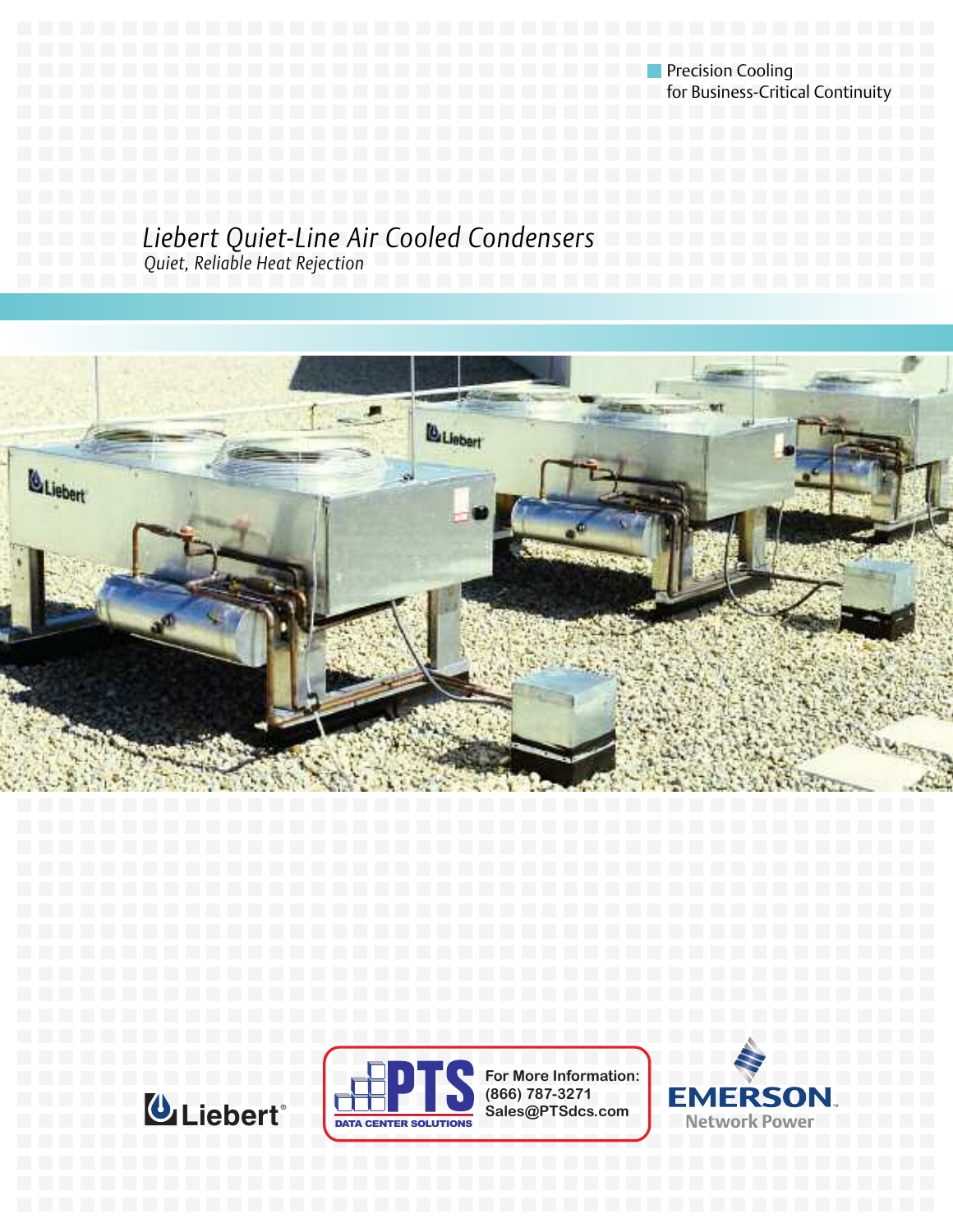# *Liebert Quiet-Line... A Sound, Responsible Investment*



*The actual sound level that will occur in a given application is dependent on many environmental factors. These charts are not intended to predict actual sound levels of specific applications, but to provide relative comparisons.*

Quiet-Line air cooled condensers from Liebert Corporation operate with the lowest noise level of any heat rejection equipment available. So quiet, in fact, that they meet all current and projected standards for noise emissions in crowded urban environments.

Quiet-Line condensers can help your facility meet the strictest municipal noise codes and do so at less cost than traditional condensers with acoustical shielding. They're quieter for building occupants, for maintenance personnel, and for people in adjacent offices or residential units.

Just as important, Quiet-Line condensers are built for reliability. Fully wired and factory-tested, Quiet-Line condensers are designed and built to deliver dependable performance from start-up through years of exposure to the worst weather conditions.

#### **Just how quiet is the Quiet-Line condenser?**

An eight-fan Quiet-Line at 65.6 dBA generates less than 25% of the noise made by our standard single-fan condenser at 72.6 dBA.



#### **What's a dBA?**

A dBA (decibel-audio) is a measure of sound volume. But, like the Richter scale for earthquakes, it's not a linear function. Doubling the dBA level does not mean that a noise becomes twice as loud; the increase will be much more. Likewise, halving the dBA level cuts volume by a lot more than 50%. In fact, a 3 dBA increase means that the volume has doubled, and a 3dBA decrease means that the volume has been cut in half. So, for example, a 60 dBA noise is more than three times as loud as a 50 dBA noise.

The intensity of sound is also affected by the distance; the further away you are, the quieter the noise. Doubling the distance between yourself and the source of a noise effectively cuts the intensity of the sound by 6 dBA. That means the noise will only sound about 25% as loud. Halving the distance between you and the noise is the equivalent of a 6 dBA increase, and the noise will seem to be 200% louder.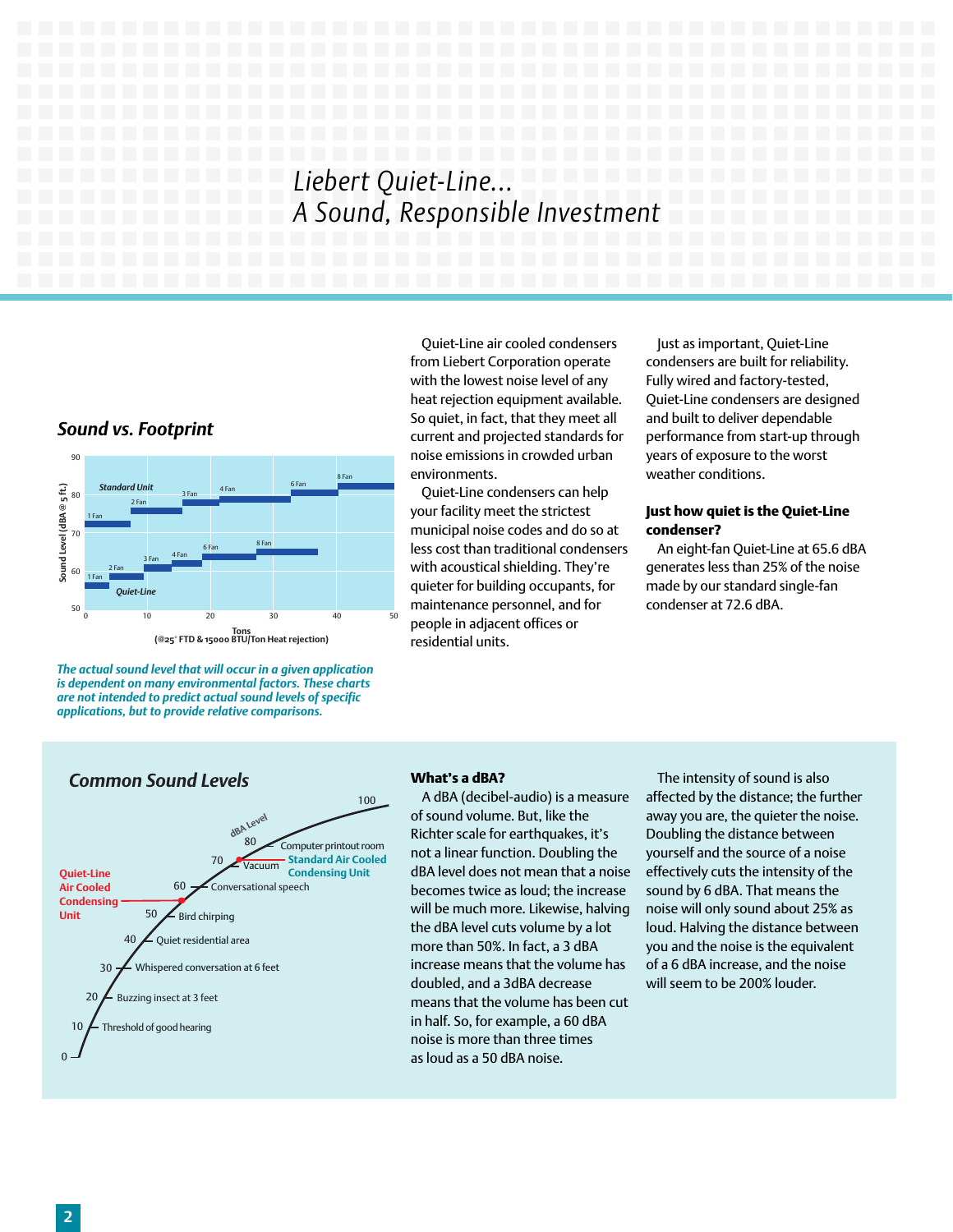# *Liebert Quiet-Line Condensers Give You All These Standard Features*

*Direct-drive motors. Three-phase motors are connected directly to the fans. No belts to loosen or break.*

*Low speed fans. At a sedate 515 RPM, these fans move air slowly through the cooling coils, generating minimal noise.*

*Disconnect switch. An emergency disconnect switch, prominently mounted, is required by most codes. No field installation required.*

## *The Liebert Advantage: Products and Service*

**Specification assistance** — Liebert sales associates can help select the right Quiet-Line condensers to meet your requirements.

**Easy installation** — Position, secure, and make the electrical and refrigerant connections. Minimal field assembly required.

**System flexibility** — With eight models ranging from five to 45 tons of capacity, you can specify and locate Quiet-Line condensers for maximum efficiency.

**Dependable performance** — Designed for years of foul weather operation, Quiet-Line condensers are wired and tested at the factory. There are no extra parts to obtain, and minimal field assembly is needed.

**Liebert Customer Service and Support** — Your Liebert sales associate is your source for factory trained contractors for installation, maintenance, and emergency service.

*High efficiency heat transfer. Cooling coils are copper tubing with aluminum radiation fins, allow heat to be carried out quickly by the air stream.*

*Lee-Temp winter control system. Heated refrigerant receiver permits start-up and positive head pressure control at ambient temperatures as low as -30°F (-34.4°C).*

*All aluminum construction. Frame and skin resist corrosion, require no maintenance.*

*Refrigerant and electrical connections. Minimal field assembly is required for Quiet-Line condensers.*